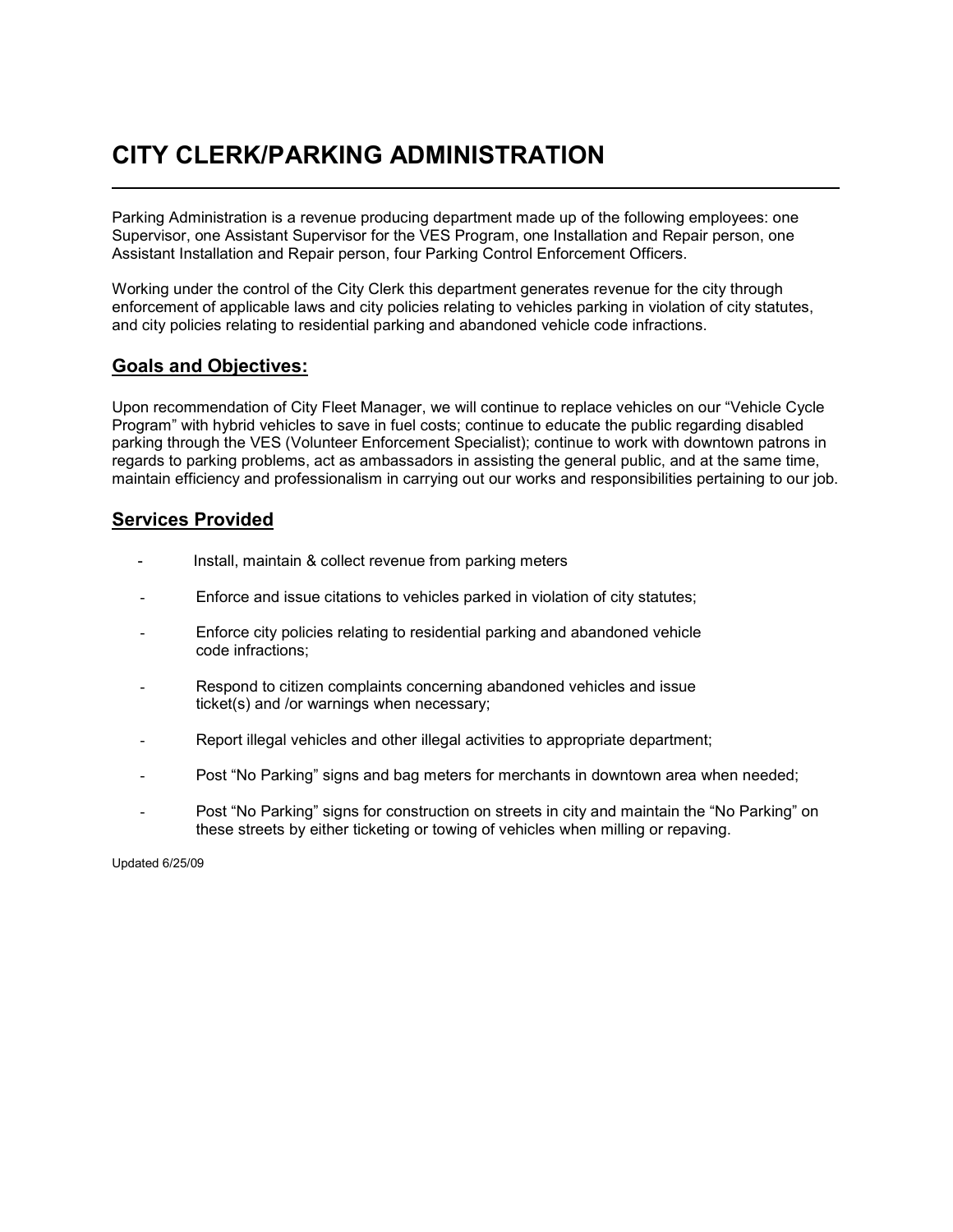|                                     | 2008<br><b>ACTUAL</b> | <b>2009 ACTUAL</b><br><b>THRU</b><br>30-Jun-2009 | 2009 REVISED<br><b>BUDGET</b> | 2010<br><b>SUBMITTED</b> | \$ INCREASE<br>(DECREASE)<br>FROM 2009 APPR | % CHANGE<br><b>FROM 2009</b><br><b>APPR</b><br>TO 2010 |
|-------------------------------------|-----------------------|--------------------------------------------------|-------------------------------|--------------------------|---------------------------------------------|--------------------------------------------------------|
| 5111 TOTAL WAGES                    | 333,886               |                                                  | 349,762                       | 318,564                  | (31, 198)                                   | $-8.92%$                                               |
| 5131 PERF - EMPLOYERS SHARE         | 22,981                |                                                  | 25,358                        | 24,689                   | (669)                                       |                                                        |
| 5132 FICA                           | 24,346                |                                                  | 26,757                        | 24,370                   | (2, 387)                                    |                                                        |
| 5134 LIFE MEDICAL & HEALTH INSURAN  | 81,000                |                                                  | 81,000                        | 79,200                   | (1,800)                                     |                                                        |
| 5136 UNEMPLOYMENT COMPENSATION      | 355                   |                                                  | 350                           | 319                      | (31)                                        |                                                        |
| 5137 WORKERS COMP INSURANCE         | 3,245                 |                                                  | 3,590                         | 4,468                    | 878                                         |                                                        |
| 5138 CLOTHING ALLOWANCE             | 4,662                 |                                                  | 4,500                         | 4,500                    |                                             |                                                        |
| 513A PERF - EMPLOYEES/PD BY CITY    | 9,848                 |                                                  | 10,493                        | 9,557                    | (936)                                       |                                                        |
| 513R RETIREES HEALTH INSURANCE      | 9,000                 |                                                  | 9,000                         | 9,900                    | 900                                         |                                                        |
| <b>Total 5100</b>                   | \$489,323             | \$240,411                                        | \$510,810                     | \$475,567                | (\$35,243)                                  | $-6.90\%$                                              |
| 5219 OTHER OFFICE SUPPLIES          | 1.196                 |                                                  | 1,000                         | 1.000                    |                                             |                                                        |
| 5231 GASOLINE                       | 13,247                |                                                  | 20,892                        | 12,653                   | (8, 239)                                    |                                                        |
| 5299 OTHER MATERIALS & SUPPLIES     | 985                   |                                                  | 2,500                         | 2,500                    |                                             |                                                        |
| Total 5200                          | \$15,428              | \$4,859                                          | \$24,392                      | \$16,153                 | ( \$8, 239)                                 | $-33.78%$                                              |
| 532C CELL PHONE                     | 332                   |                                                  |                               | 384                      | 384                                         |                                                        |
| 5331 PRINTING OTHER THAN OFFC SUPPL | 177                   |                                                  | 1,000                         | 1,000                    |                                             |                                                        |
| 5342 LIABILITY INSURANCE            | 1,390                 |                                                  | 5,657                         | 3,933                    | (1, 724)                                    |                                                        |
| 5369 CONTRACTED SERVICE             | 4,668                 |                                                  | 5,100                         | 5,100                    |                                             |                                                        |
| 536N GARAGE CONTRACT - NONTARGET    | 3,190                 |                                                  | 4,524                         | 2,554                    | (1,970)                                     |                                                        |
| 536T GARAGE CONTRACT - TARGET       | 10.040                |                                                  | 11,513                        | 9,499                    | (2,014)                                     |                                                        |
| 5399 OTHER SERVICES AND CHARGES     | 268                   |                                                  | 2,000                         | 2,000                    |                                             |                                                        |
| 539B MASTER LEASE                   | 48,294                |                                                  | 50,653                        | 42,226                   | (8, 427)                                    |                                                        |
| <b>Total 5300</b>                   | \$68,359              | \$33,773                                         | \$80,447                      | \$66,696                 | (\$13,751)                                  | $-17.09%$                                              |
| Total 5400                          | \$-                   | \$-                                              | \$-                           | \$-                      | \$-                                         |                                                        |
| Total                               | \$573,110             | \$279,043                                        | \$615,649                     | \$558,416                | (\$57,233)                                  | $-9.30%$                                               |